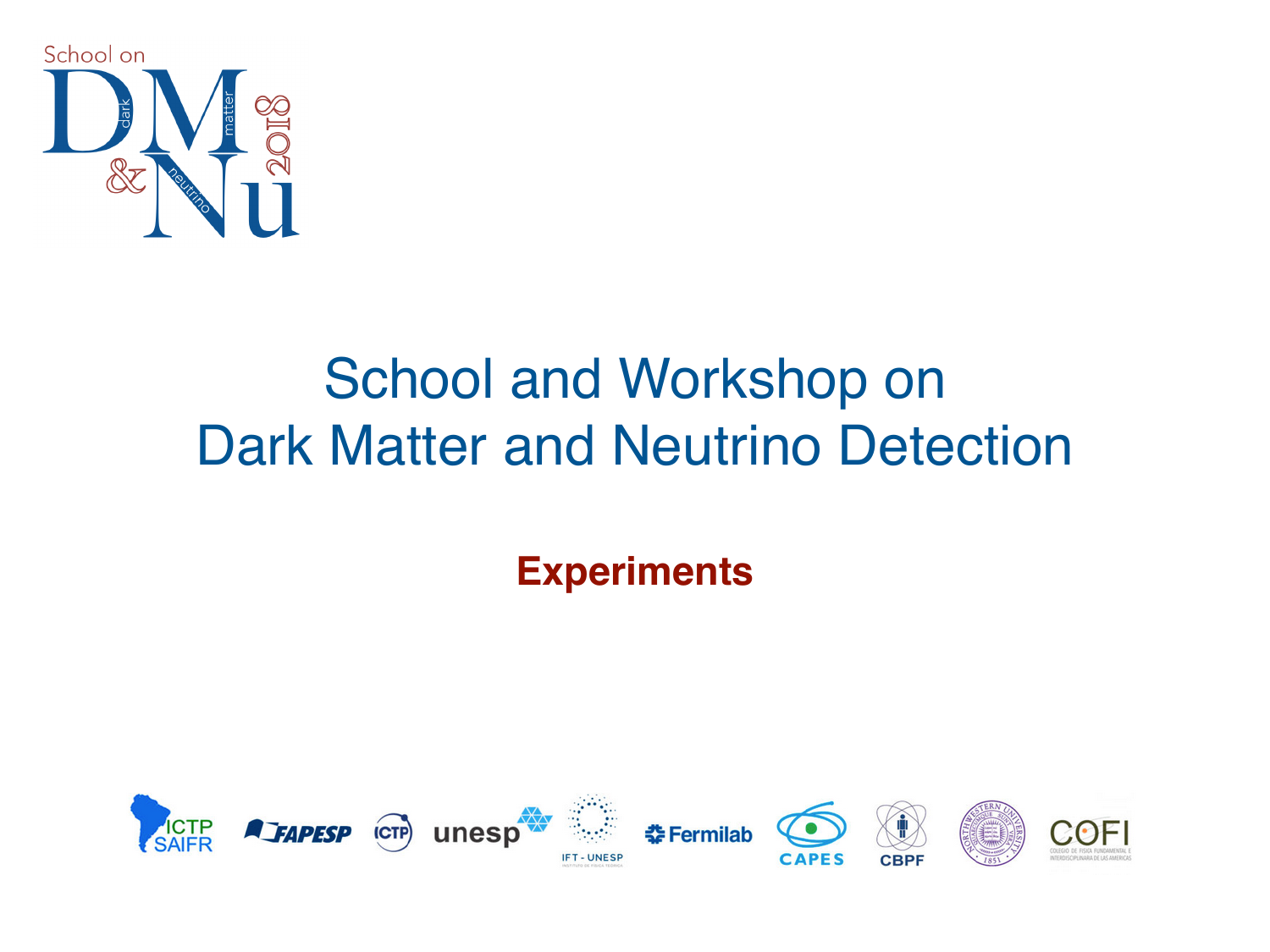#### **Characterization of gamma background with inorganic scintillators**

Federico Izraelevitch Instituto Dan Beninson/UNSAM/CNEA – CONICET, Argentina

In this laboratory students will work with a sodium iodide detector coupled to a PMT to measure the environmental gamma background. Groups of two or three students will characterize the detector and study its performance, like efficiency, linearity and resolution. They will quantify the gamma background present in the lab in the way it is done in a rare event search experiment.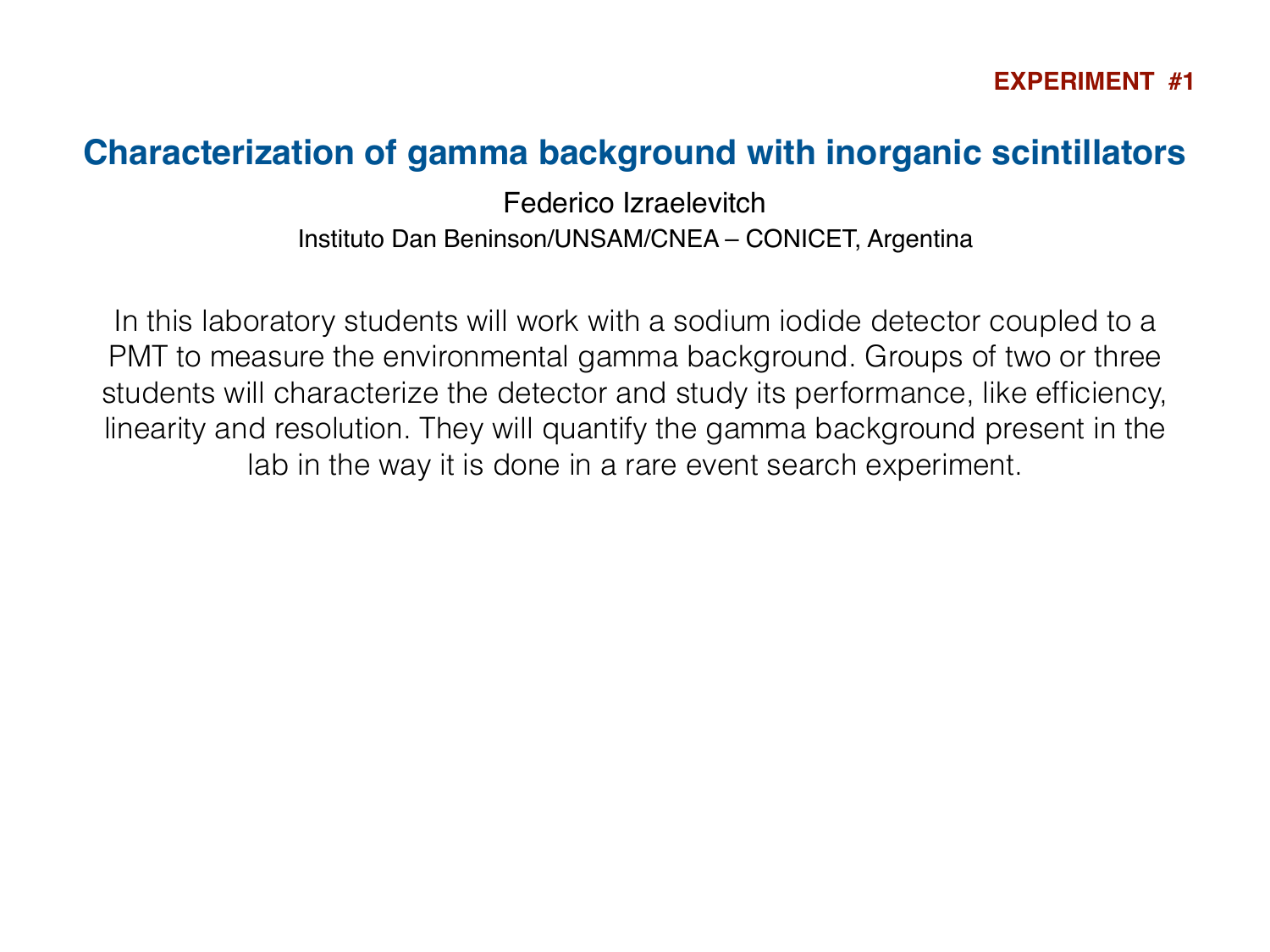### **EL TPCito – Illustration of Time Projection Chamber**

Franciole Marinho§ & Laura Paulucci† §Universidade Federal de São Carlos, Brazil †Universidade Federal do ABC, Brazil

When a particle enters a time projection chamber (TPC) volume it may interact with the fluid it holds exciting and ionizing the matter. Electrons can therefore be collected by applying high electromagnetic fields in this volume. This technique is commonly used for rare events detection due to its good charged particles trajectory reconstruction and calorimetry performance. Scintillation light can also be detected. In this laboratory students will operate a small TPC with a coupled photomultiplier tube (PMT) to detect light from the interaction of alpha particles in a gaseous argon/nitrogen mixture. Groups of 2-3 students will analyze the initial ionization signal as well as the electroluminescence (EL) one in order to characterize the electron drift as a function of the variables of the system (cathode/anode voltages, argon/nitrogen mixture).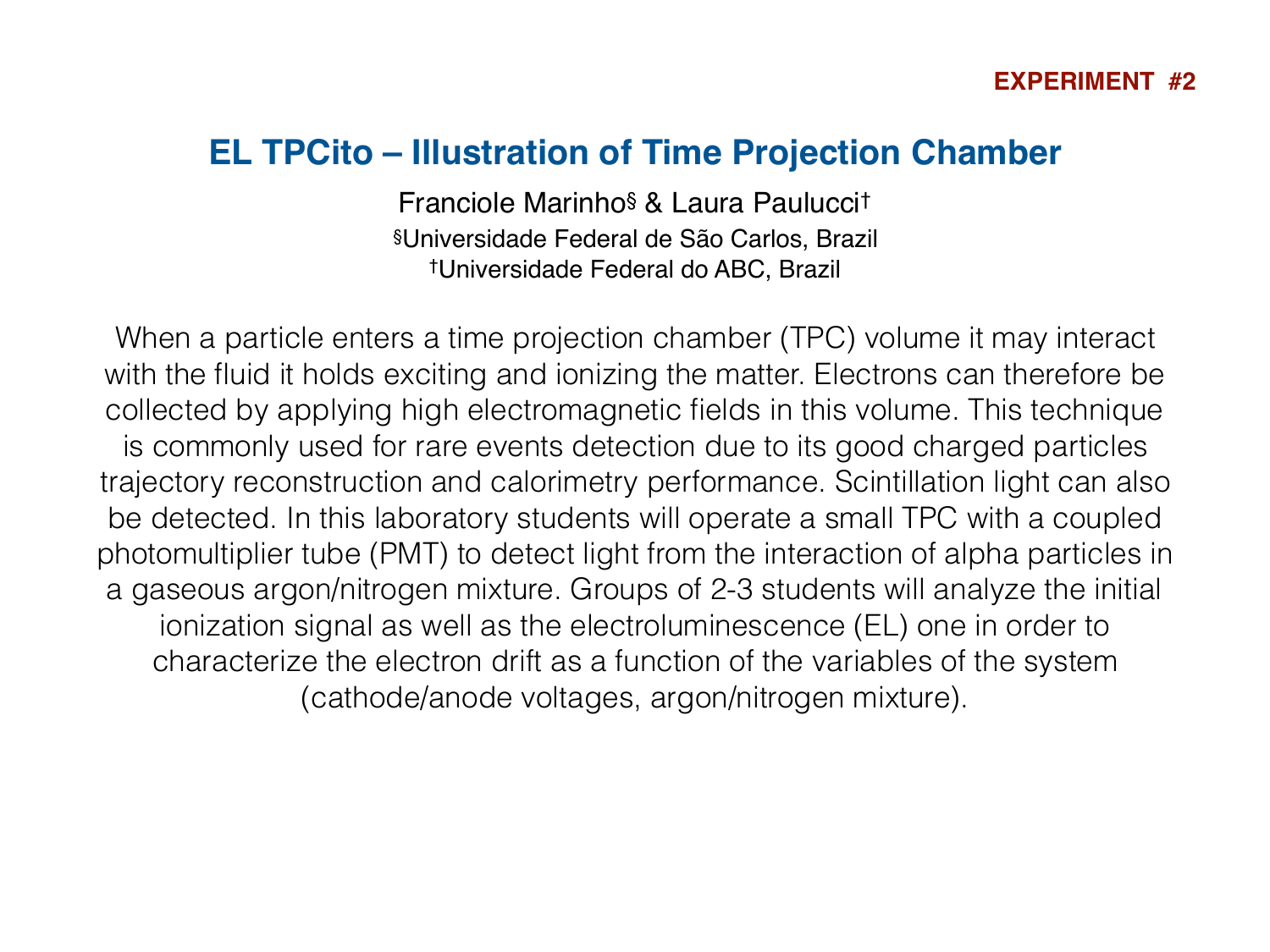#### **EXPERIMENT #3**

#### **Particle detection with CCDs**

Juan Estrada§ & Aldo Rosado Fernandes† §Fermilab, Estados Unidos †CEFET/RJ, Brazil

In this Lab the students will learn how to use scientific CCDs as particle detectors. They will explore the signals produced by the readout electronics to understand the basic ideas of the signal processing involved. The participants will interact with a fully working system that will allow them to observe cosmic ray interactions and identify the traces produced by different particles. They will then use data taken using an x-ray source to calibrate the sensors in energy. The students will then use this information to produce selection criteria for cosmic muon tracks and use these events to measure the energy loss of Minimum Ionizing Particles in silicon.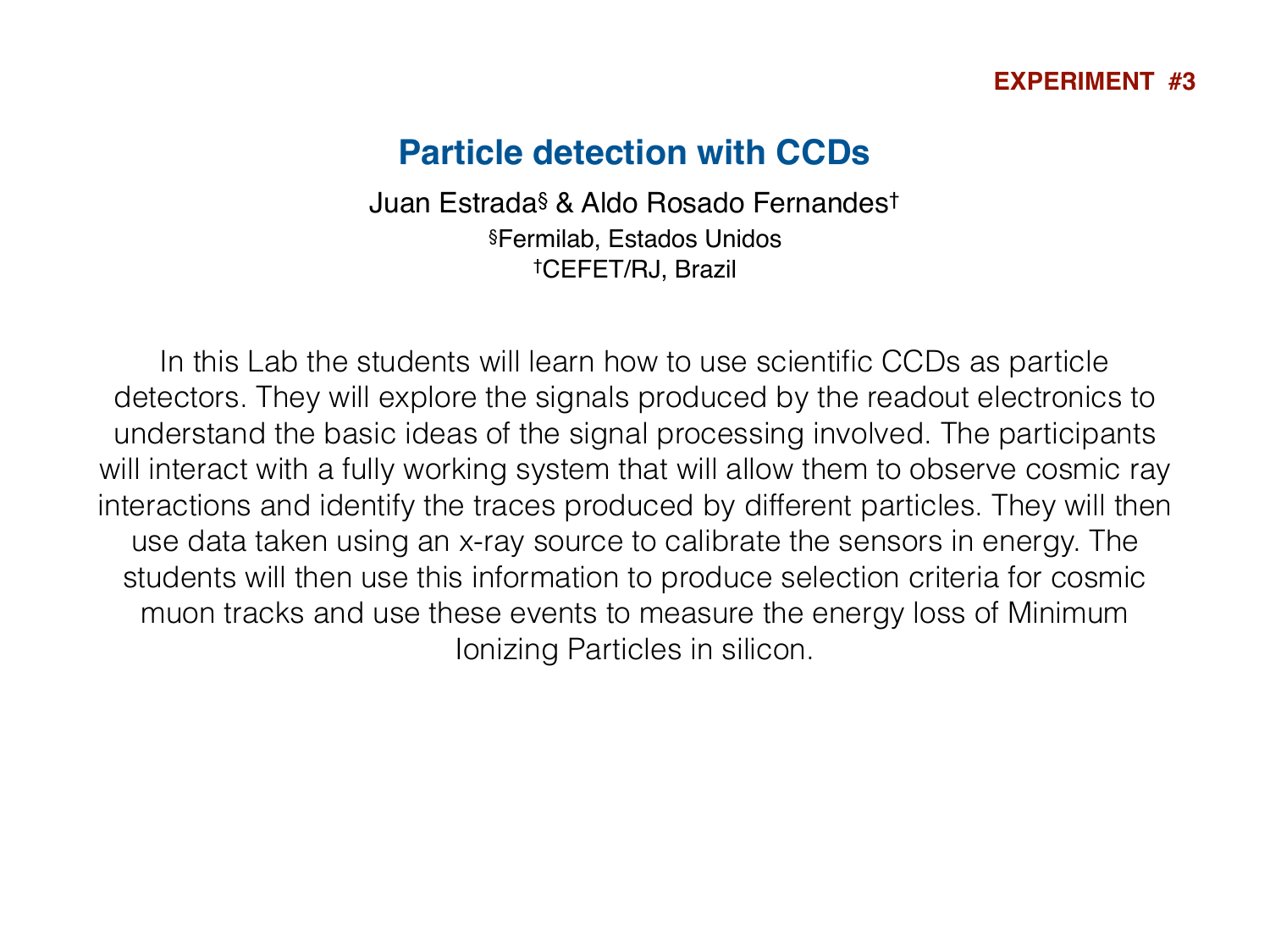## **Cosmic ray detection through their Extensive Air Shower: the original Pierre Auger measurement**

Xavier Bertou Centro Atómico Bariloche/CNEA – CONICET, Argentina

In 1938 Pierre Auger reported the first observation of EAS by looking at coincidences of particle detectors separated by up to 20 m and estimated the primary energy to be above 1012 eV. In this laboratory practice we will repeat part of the Auger measurement by using 4 scintillator detectors in coincidence, looking at the rate variation as a function of the distance between them and estimating the particle density in an EAS by using a central detector in a triangle of detectors. The results will be interpreted in terms of particle cascade in the atmosphere and an estimation of the primary particle energy will be done. As cosmic rays are one of the main backgrounds of underground experiments, an estimation of the overburden needed to shield an experiment will be done, based on the inferred primary energy.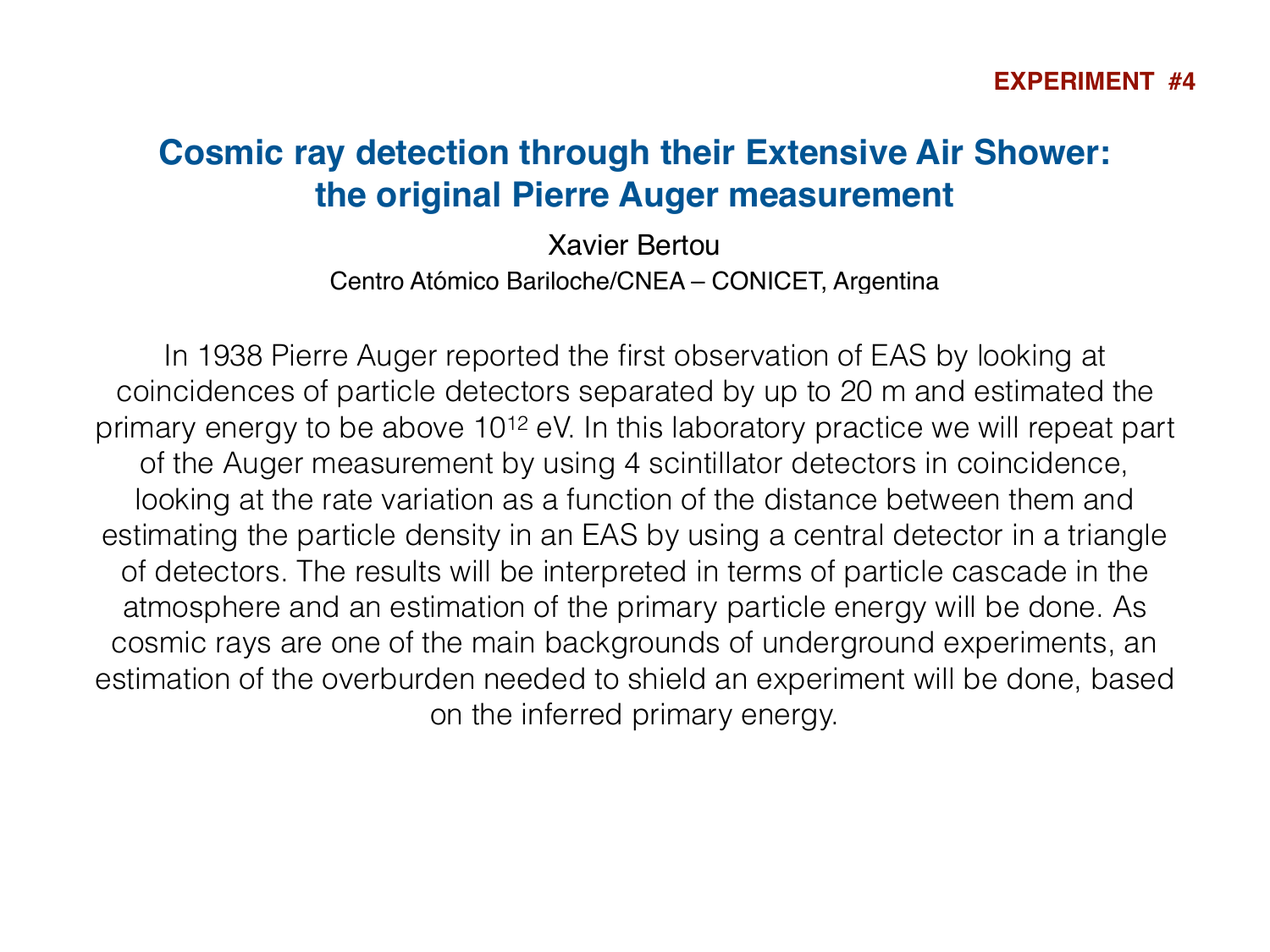#### **SiPM: a novel photon detector becoming a classic**

Horacio Arnaldi Centro Atómico Bariloche/CNEA, Argentina

The silicon photomultiplier, also named multi-pixel photon counter, is a solid state device composed of numerous diodes operating in Geiger avalanche mode. It is a novel device, introduced and improved notably in the last 10 years, and has excellent single photon counting capabilities, but still presents some strong temperature dependence. In this laboratory practice, different SiPM will be operated and their temperature response characterized, by measuring gain, noise level, and crosstalk. While there are many areas of application of SiPM in Dark Matter and Neutrino physics experiments, we will focus on a biochemistry use of the sensor, by measuring light emitted by Luciferin (from fireflies for example), used as a tracer in many biological activity measurements.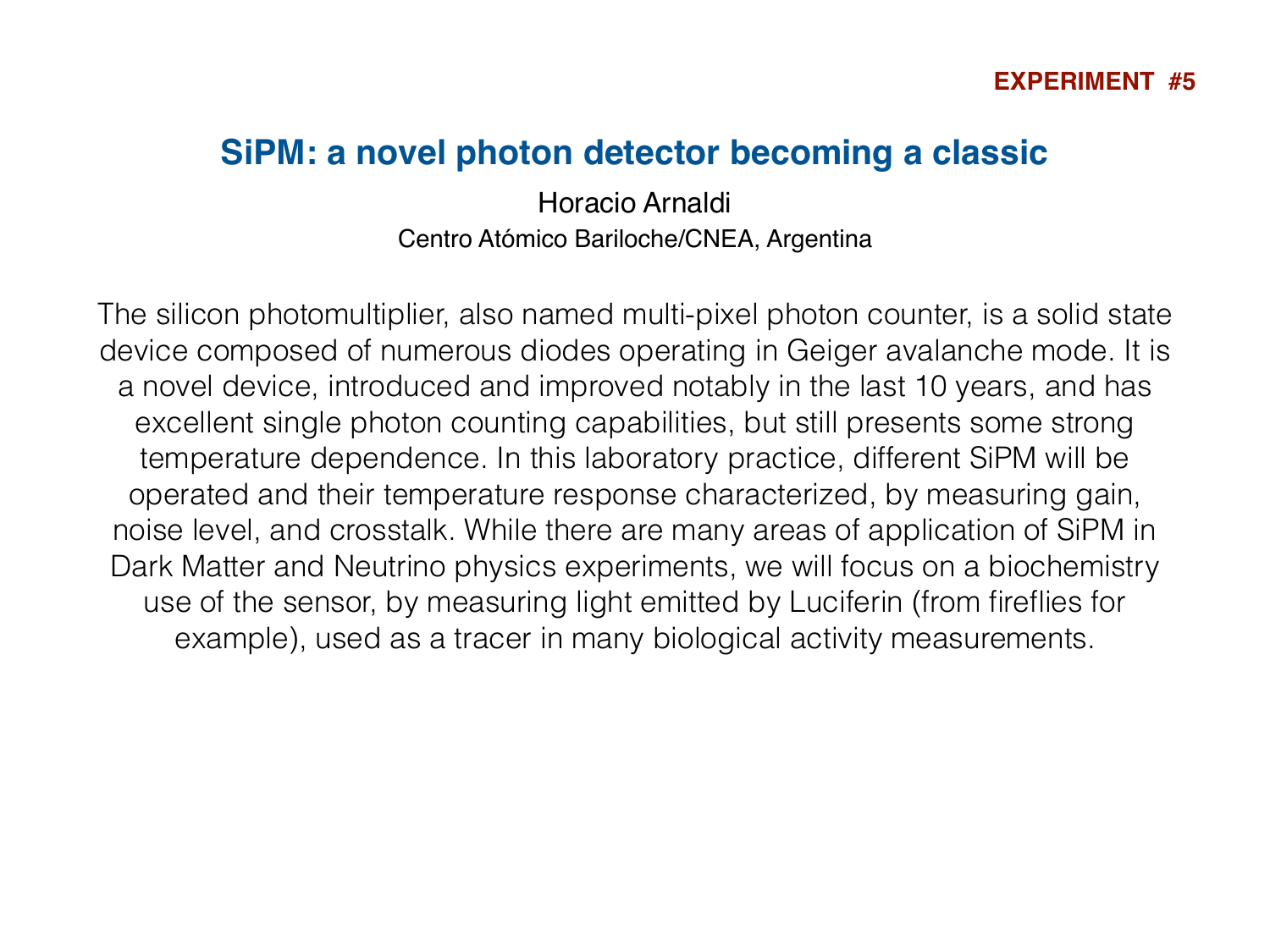**EXPERIMENT #6**

#### **ARAPUCA effect: trapping light inside a reflective box**

Ana Amelia Machado§ & Ettore Segreto† Henrique Vieira de Souza† & Bruno Passarelli Gelli† §Universidade Federal do ABC, Brazil †UNICAMP, Brazil

We will mount an experimental set-up which will allow to measure the trapping effect of an ARAPUCA.The ARAPUCA is a reflective box with an acceptance window made of a dichroic filter coated with two different wavelength shifters, one per each side. An opportune choice of the shifters can make the acceptance window transparent to light only in one direction: the light which enters in the box is not able to exit and it is trapped inside the box. A semiconductor photosensitive device is installed on the internal surface of the box and can detect the trapped light. It will be shown that a normal glass window does not produce any kind of trapping and that the ARAPUCA window produces a significant increase in the amount of detected light.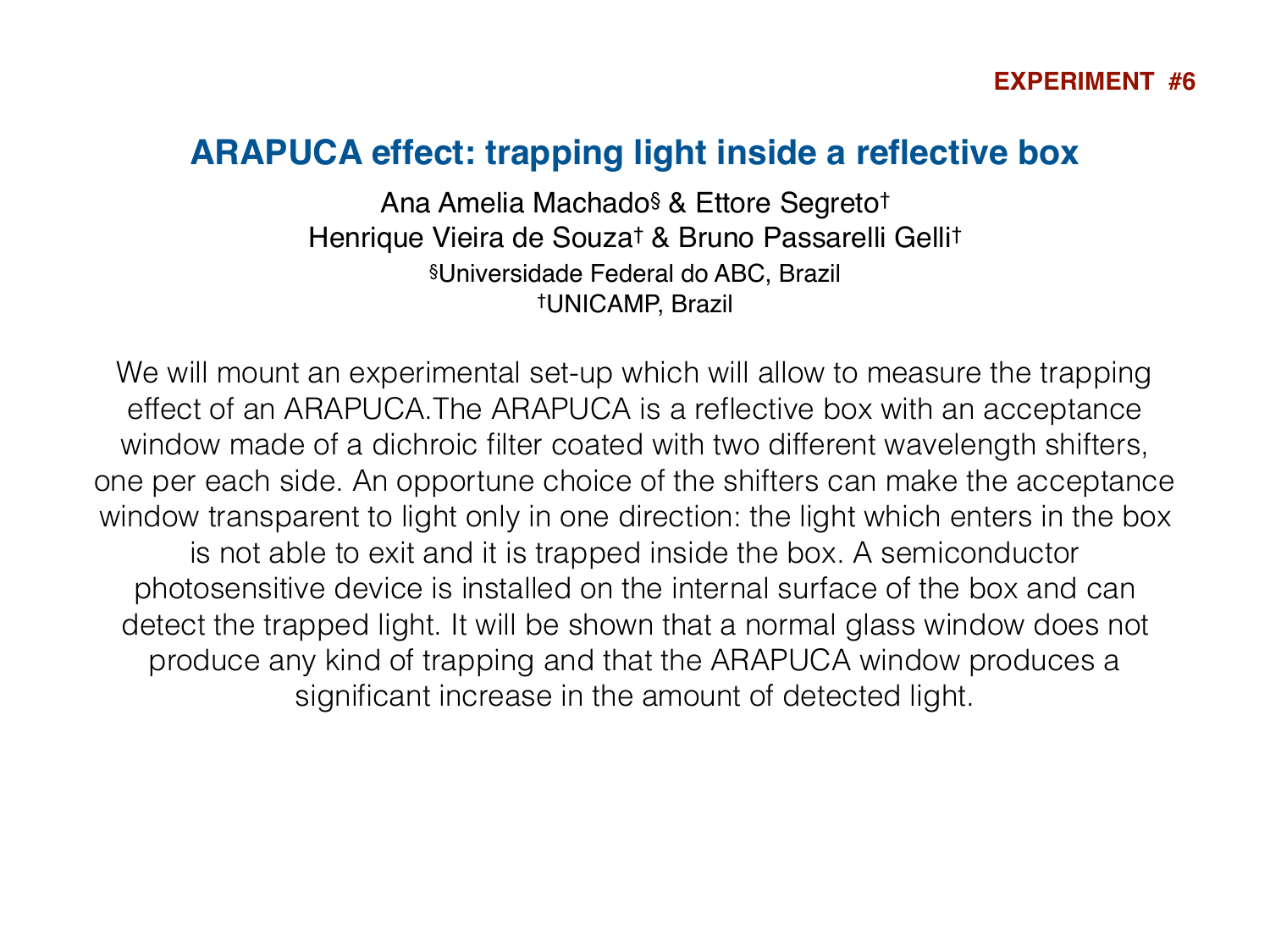### **High-speed data acquisition and optimal filtering based on programmable logic for single-photoelectron (SPE) measurement setup**

Herman Pessoa Lima Júnior§ & Rafael Antunes Nobrega† §Centro Brasileiro de Pesquisas Físicas, Brazil †Universidade Federal de Juiz de Fora, Brazil

The students will have a short introduction on how to design and synthesize a digital circuit inside an FPGA device, learn about a digital filter used to optimize detection efficiency and understand how and why it is important to evaluate the Single Photoelectron (SPE) spectrum of a Photomultiplier Tube (PMT). Groups of 2 or 3 students will operate a setup with an 8" PMT to measure and compare the SPE spectrum built with and without the optimal filter.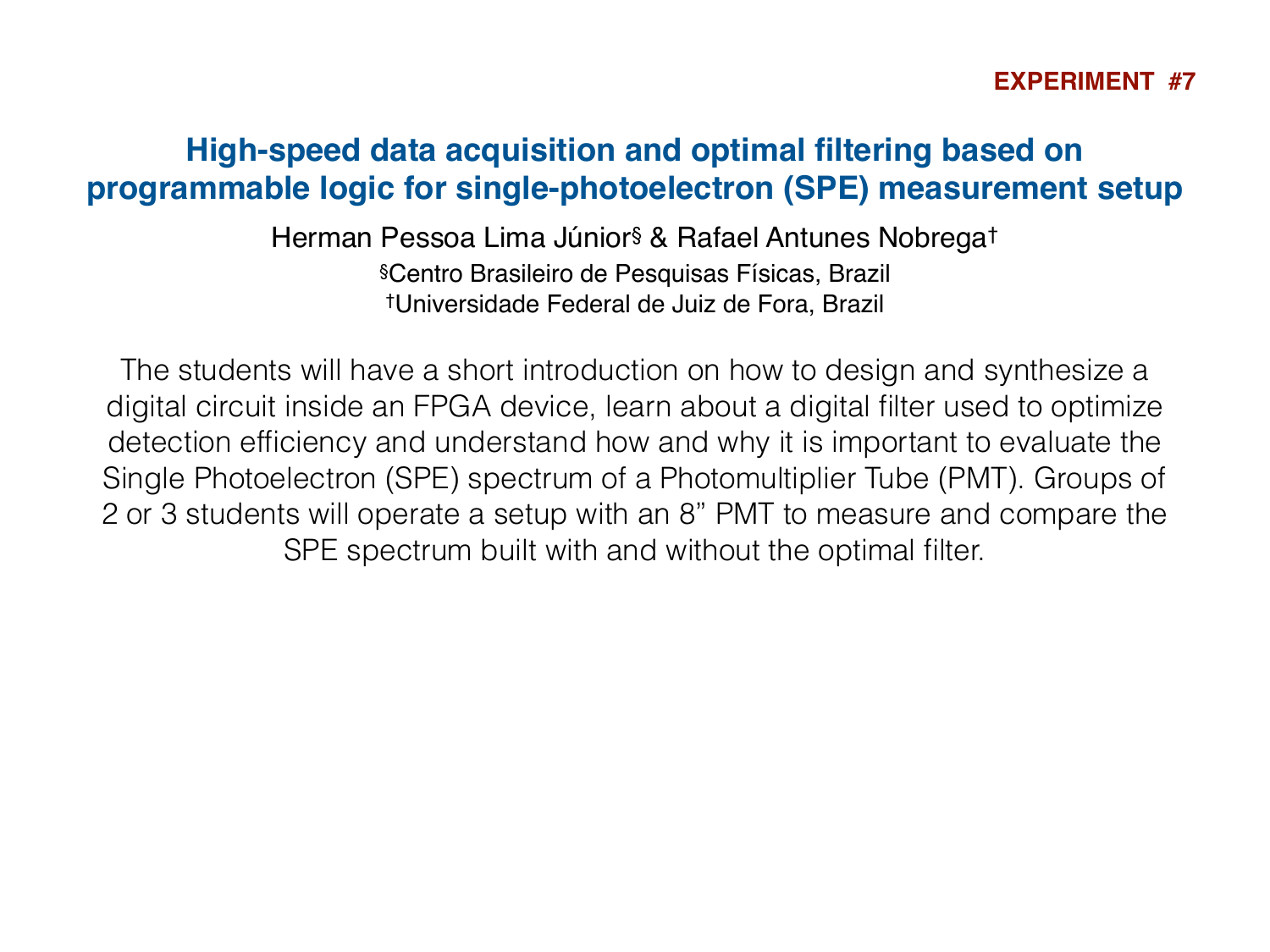#### **Proof of principle of a Neutrino mass measurement**

Kazu Akiba Instituto de Física – UFRJ, Brazil

The most precise method to measure the neutrino mass relies in the knowledge of nuclear decays and the precise measurement of the energy of beta-rays (electrons) coming from a proton decay. This energy is maximal when the neutrino remains at rest and different from the massless neutrino hypothesis. In this lab exercise we attempt to make a measurement of the end point energy of electrons from a Sr90 source with a magnetic field and a position sensitive silicon pixelated sensor, connected to a Timepix . We will discuss what values are important to be controlled in order to minimise the uncertainties and attempt a real time measurement.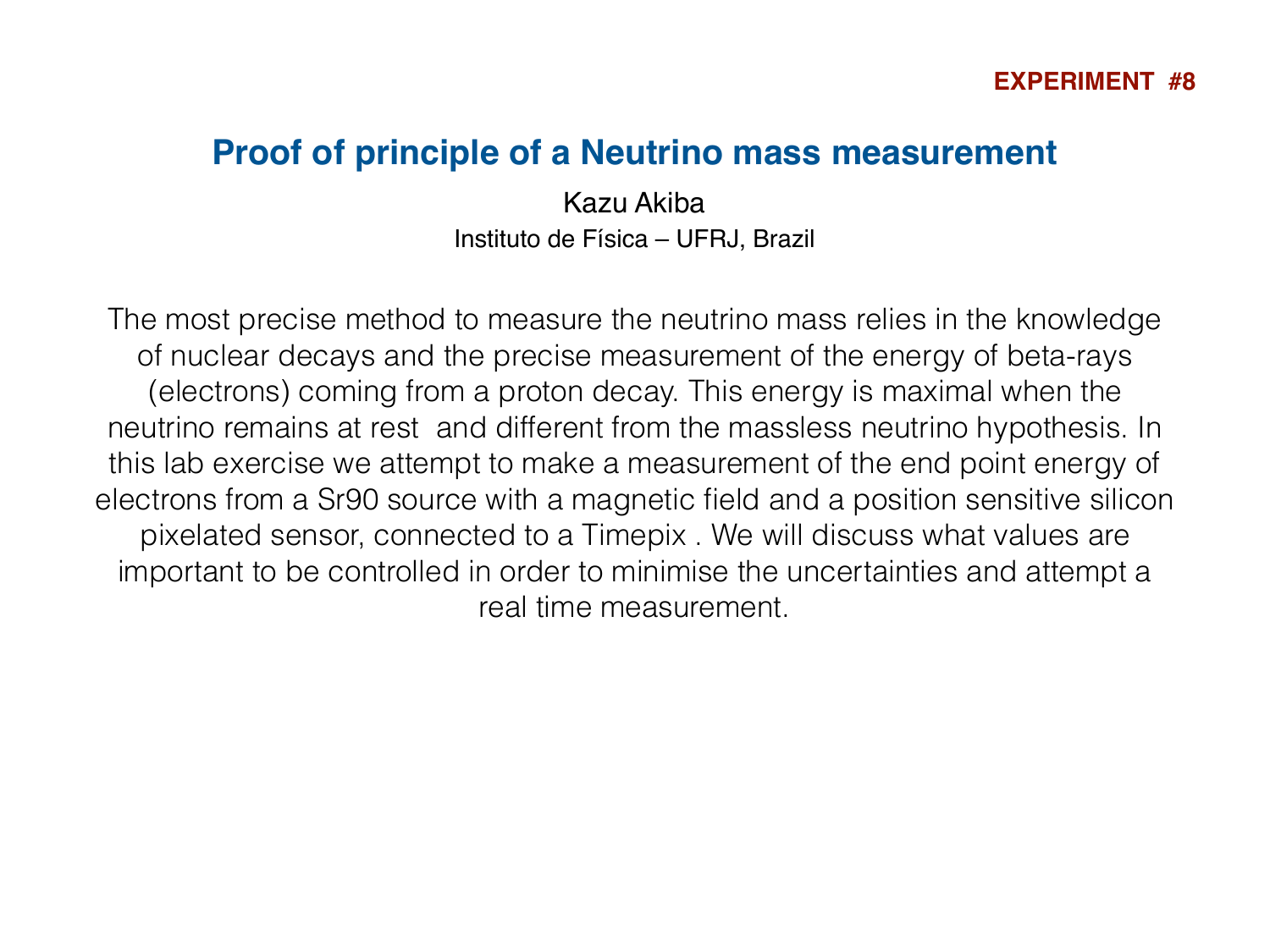#### **EXPERIMENT #9**

#### **Measurement of the muon decay time**

Irina Nasteva Instituto de Física – UFRJ, Brazil

In this experiment students will study the muon decay using plastic scintillator detectors. They will measure the time taken by a muon to decay into an electron. To this end, they will select muon event candidates and subsequently identify events with a clear signature of muon decay. This signature is given by a light signal from the muon decay, followed by the light signal coming from the electron. Students will discuss the experimental setup, take data, and analyze it to estimate the muon decay time.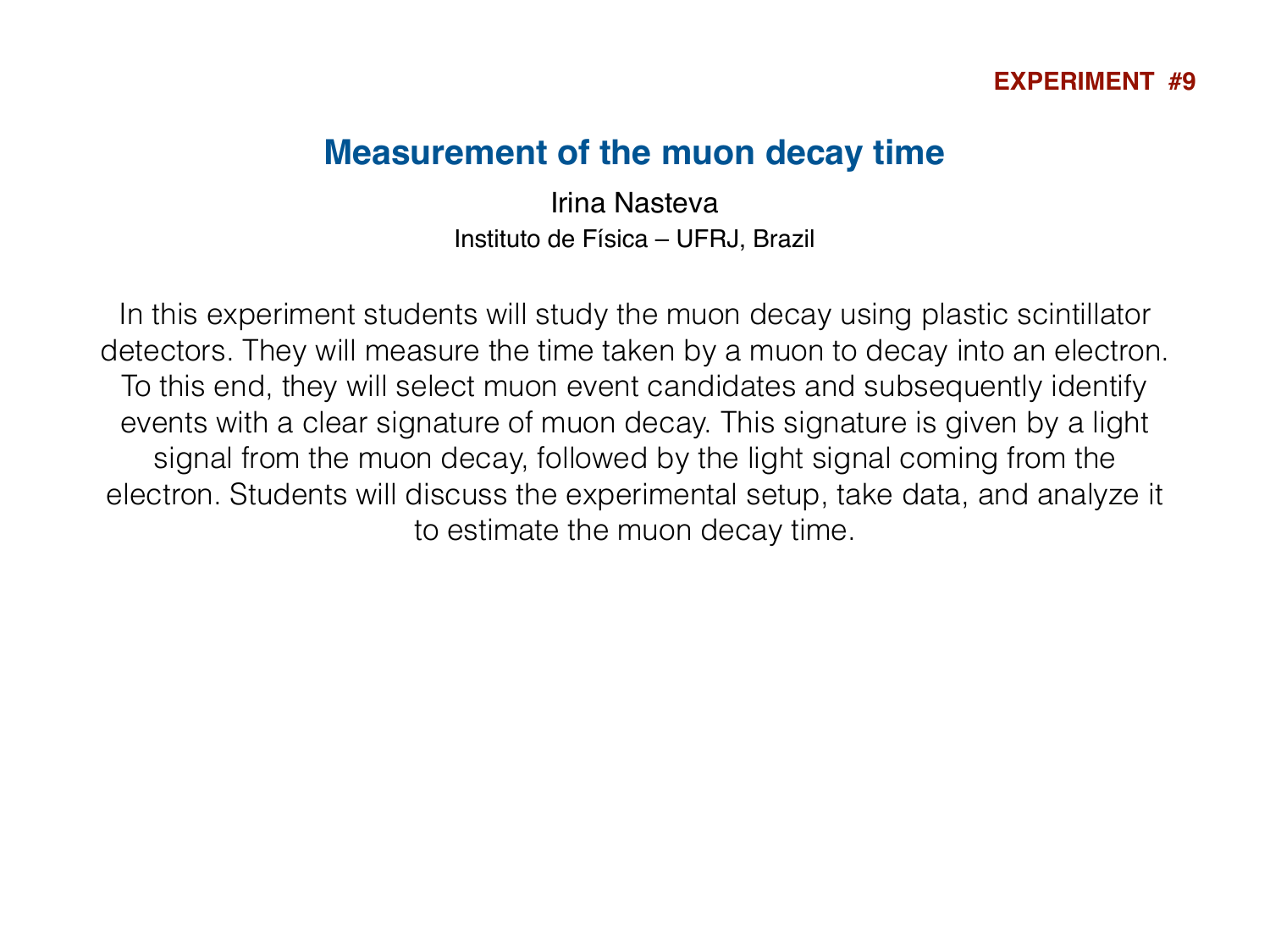### **Analysis of Fermi LAT gamma-ray observations**

Rodrigo Nemmen Raniere Menezes & Fabio Muffo Cafardo IAG – USP, Brazil

The Fermi Gamma-ray Observatory has revolutionized our understanding of the high-energy universe. Over the last 10 years, the Fermi Large Area Telescope has been observing the entire sky from space every three hours in the 100 MeV to 500 GeV energy range. In this lab activity, I will give a short presentation highlighting the main results and importance of the Fermi Telescope – particularly for dark matter indirect searches. The talk will be followed by a hands-on tutorial where the students will get familiar with the analysis of space-based gamma-ray observations.

Instructions at the web page

In the hands-on activity on Fermi LAT gamma-ray observations, we will learn how to analyze gamma-ray data for a dwarf galaxy, do a simple estimate of the DM cross section and reproduce the analysis described in Ackermann et al. (2015). We ask that the participants interested in this activity follow this installation tutorial and install the software required on their laptops before the lesson. Note that it involves the download of >2GB of data.